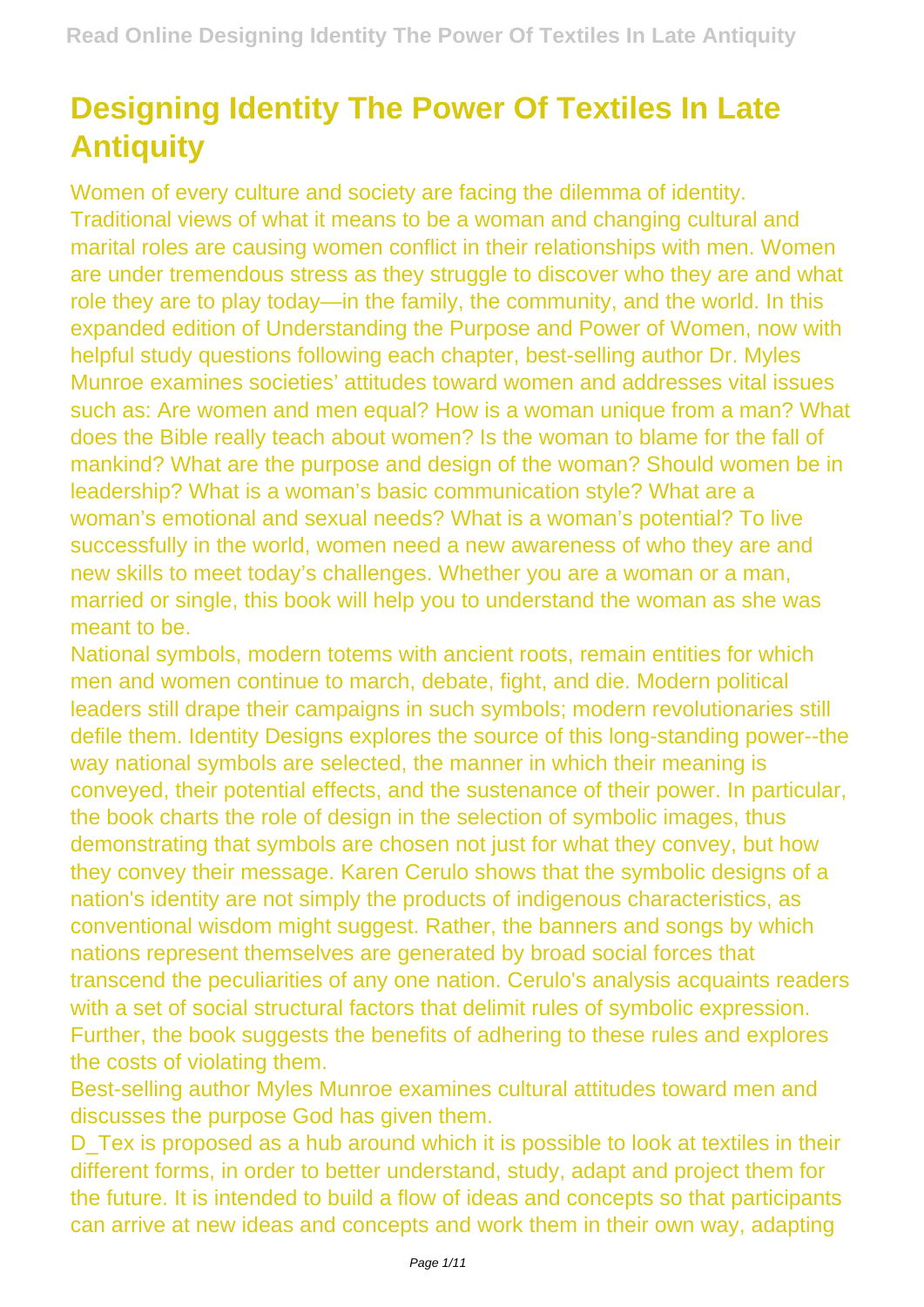them to their objectives and research. D\_Tex is intended as a space for sharing and building knowledge around textile material in order to propose new understandings and explorations. Present in all areas of knowledge, the textile material bets on renewed social readings and its evolutions to constantly reinvent itself and enable innovative cultural and aesthetic dimensions and unexpected applications to solve questions and promote new knowledge. D\_Tex proposes to promote discussion and knowledge in the different areas where textiles, with all their characteristics, can ensure an important contribution, combining material and immaterial knowledge, innovative and traditional techniques, technological and innovative materials and methods, but also new organization and service models, different concepts and views on teaching. With the renewed idea of the intrinsic interdisciplinarity of design and sharing with different areas that support each other, the research and practice of textiles was proposed by the D\_TEX Textile Design Conference 2019, held June 19-21, 2019 at the Lisbon School of Architecture of the University of Lisbon, Portugal under the theme "In Touch" where, as broadly understood as possible, different areas of textiles were regarded as needing to keep in touch with each other and end users in order to promote and share the best they can offer for the welfare of their users and consumers.

"Showcasing a comprehensive collection of contemporary product and graphic design from South Korea, this book explores the country?s current design culture between tradition and the future" -- Publisher's website.

The first edition of Architecture, Power, and National Identity, published in 1992, has become a classic, winning the prestigious Spiro Kostof award for the best book in architecture and urbanism. Lawrence Vale fully has fully updated the book, which focuses on the relationship between the design of national capitals across the world and the formation of national identity in modernity. Tied to this, it explains the role that architecture and planning play in the forceful assertion of state power. The book is truly international in scope, looking at capital cities in the United States, India, Brazil, Sri Lanka, Kuwait, Bangladesh, and Papua New Guinea.

Through a series of case studies from the mid-eighteenth century to the start of the twenty-first, this collection of essays considers the historical insights that ethno/auto/biographical investigations into the lives of individuals, groups and interiors can offer design and architectural historians. Established scholars and emerging researchers shed light on the methodological issues that arise from the use of these sources to explore the history of the interior as a site in which everyday life is experienced and performed, and the ways in which contemporary architects and interior designers draw on personal and collective histories in their practice. Historians and theorists working within a range of disciplinary contexts and historiographical traditions are turning to biography as means of exploring and accounting for social, cultural and material change - and this volume reflects that turn, representing the fields of architectural and design history, social history,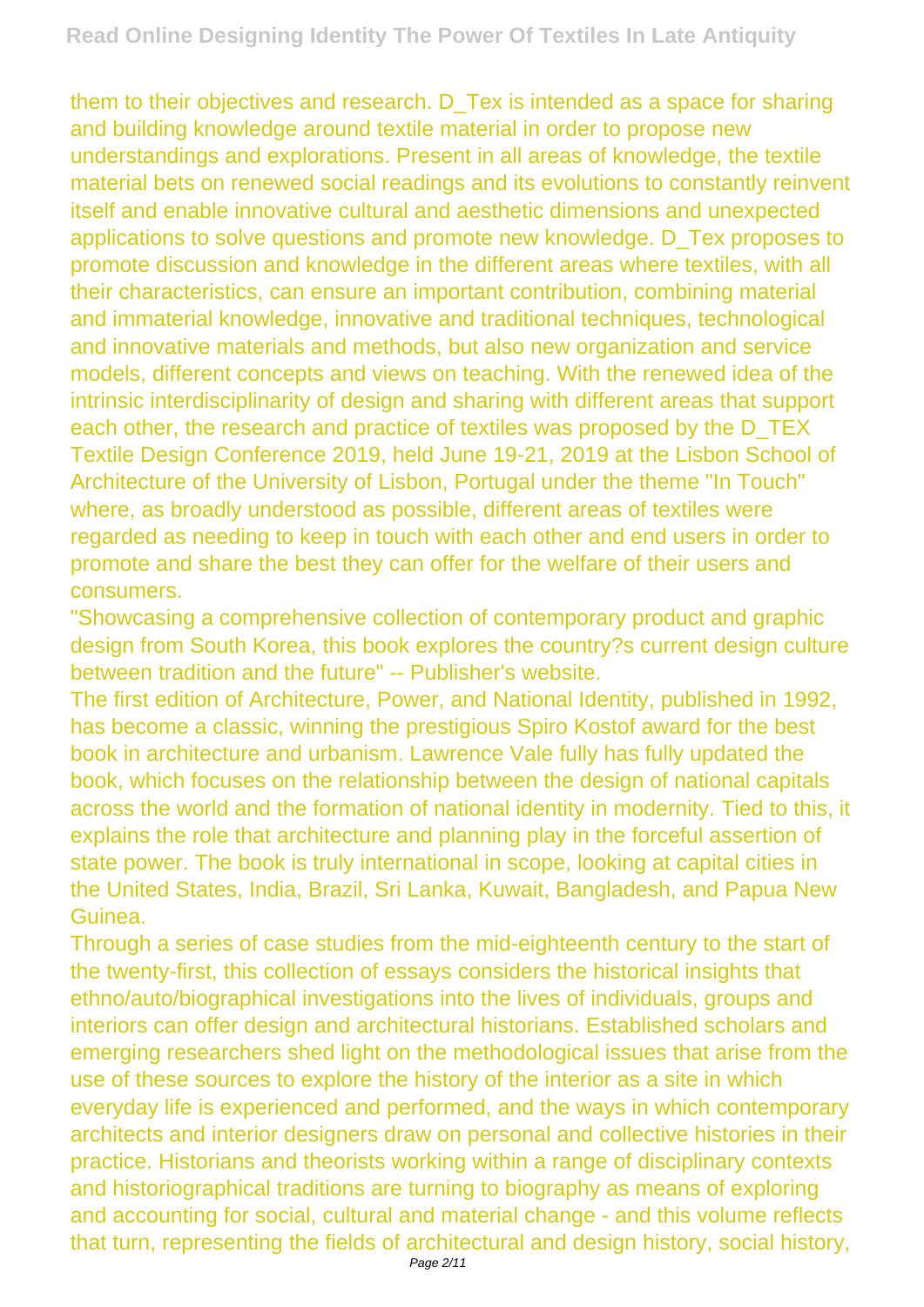literary history, creative writing and design practice. Topics include masters and servants in eighteenth-century English kitchens; the lost interiors of Oscar Wilde's 'House Beautiful'; Elsa Schiaparelli's Surrealist spaces; Jean Genet, outlaws, and the interiors of marginality; and architect Lina Bo Bardi's 'Glass House', S?Paulo, Brazil.

Branding has reached a new frontier. In the future brands will have to appeal to more than one or two of the classic five senses. Branding expert Neil Gains shows both the science and the practical applications of how this can be done, and links symbolism and storytelling to sensory experience in brand marketing. Drawing on the latest research and design thinking he shows how brands can link storytelling archetypes and symbolism to customer experience to build a multi-sense phenomenon,. This groundbreaking book provides innovative branding tools for evaluating where a brand is on the sensory and storytelling scale, analyzing its potential and giving it a clear pathway to optimizing its unique sensory appeal.

"Rediscover the Power of your Identity is a remarkable book about remarkable life written by a remarkable young man". In the world where most people are unaware of the secret of knowing their identity, this book stands as a noble answer. In the world where lies replace righteousness and the search for power to replace the pursuit of purpose, ?this book offers both the recipe for a better understanding on the purpose of your existence and the road map to your destiny. The author of this book will help you to discover your inner potential and role as an agent of change in your relationship, occupation, home, village, and your entire country. Emphasizing the importance of identity the author argues that 'Whenever there is a change in an individual's identity there should be a change in determination " This is all about a change from inside out. Before you start changing your village and the world, you must change your inner person first. This is a starting point. Smart and successful people know this secret. "Rediscover the Power of your Identity" is not about making lots of money rather about knowing God's purpose in your life. Furthermore, it is about knowing the redemption power, your potential and how to constructively influence people around you and the sort of impact you want to make in the world. Paul said, "I can do all things through Jesus Christ". He meant all things because he was fully aware of his new-identity. To know what counts and what doesn't in your life, ?you must read this Christ-centered book- "Rediscover the Power of your Identity". This book is for everyone who wants to live according to God's plan for humankind, for each one who does not want to be intoxicated with the falling worldly view and whoever wants to partner with God in transforming people in the world!

Ideals of character and beauty, and conceptions of self and society, were in flux during Late Antiquity, a period of extensive dramatic cultural upheaval for the Roman world, as the extraordinary growth of Christianity eclipsed paganism. Textiles from Late Antiquity document transformations of cultural traditions and Page 3/11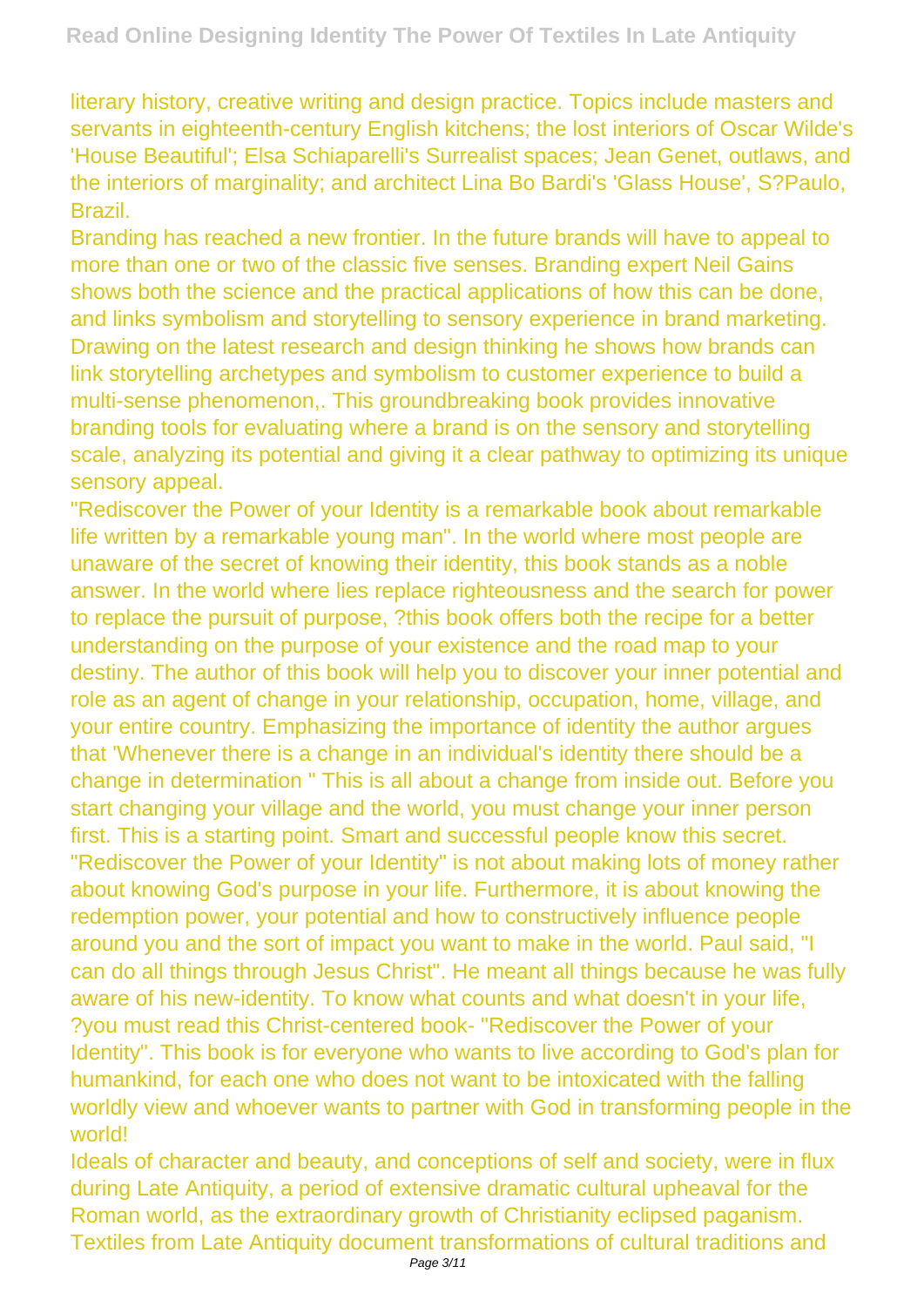societal values at the most intimate level of the individual body and the home. These textile artifacts are fragile, preserved only in arid conditions, often in fragments, and only rarely intact. The textiles selected for the exhibition Designing Identity at New York University's Institute for the Study of the Ancient World present an aesthetic of vibrant colors, fine materials, technical virtuosity of professional production, and variations on designs that display personal identity in the clothing of men, women, and children, as well as hopes for prosperity and protection in the textile furnishings of households. Prized for their artistry since the earliest discoveries beginning at the turn of the nineteenth century, such textiles were eagerly collected by designers, artists, scholars, museums, and captains of industry. This exhibition catalogue explores the parallel histories of ancient textile production and consumption, and the modern business of collecting Late Antique textiles. Contributors include Jennifer Ball, Edward Bleiberg, Kathrin Colburn, Helen Evans, Christine Kondoleon, Brandie Ratliff, Thelma Thomas, and Elizabeth Williams. Exhibition schedule: Institute for the Study of the Ancient World New York University February 25, 2016 - May 22, 2016 http://isaw.nyu.edu/exhibitions/design-identity

In a world of increasing globalisation, where one high street becomes interchangeable with the next, Identity by Design addresses the idea of placemaking and the concept of identity, looking at how these things can be considered as an integral part of the design process. Structured around a series of case studies including Prague, Mexico, Malaysia and Boston, the authors discuss an array of design approaches to explain and define the complex interrelated concepts. The concluding sections of the book suggest ideas for practical application in future design processes. With full colour images throughout, this book takes the discussion of place-identity to the next level, and will be valuable reading for all architects, urban designers, planners and landscape architects.

Challenging the notion that fashion and furniture were or are separate enterprises and distinct material aesthetic traditions, this collection focuses on three material and conceptual links central to understanding the relationship between interior design and fashion-the body, fabric, and space. The volume considers the changing visual, material and spatial character, methodological challenges posed by, and formal, political and historiographical significance of, a wide range of British, European and North American case studies since the eighteenth century. The volume's eleven case studies allow the reader to understand connecting notions behind the formation of interiors and fashionable clothing. The essays combine a wide range of significant and challenging new examples alongside powerful reversionary analyses of the various periods, artists, designers, and their best and significant objects. Fashion, Interior Design and the Contours of Modern Identity is concerned not only with fabric, but also with the body and the implications of embodiment in the practices of both design domains which are equally invested in the comfort, aesthetic pleasure, extension and support of the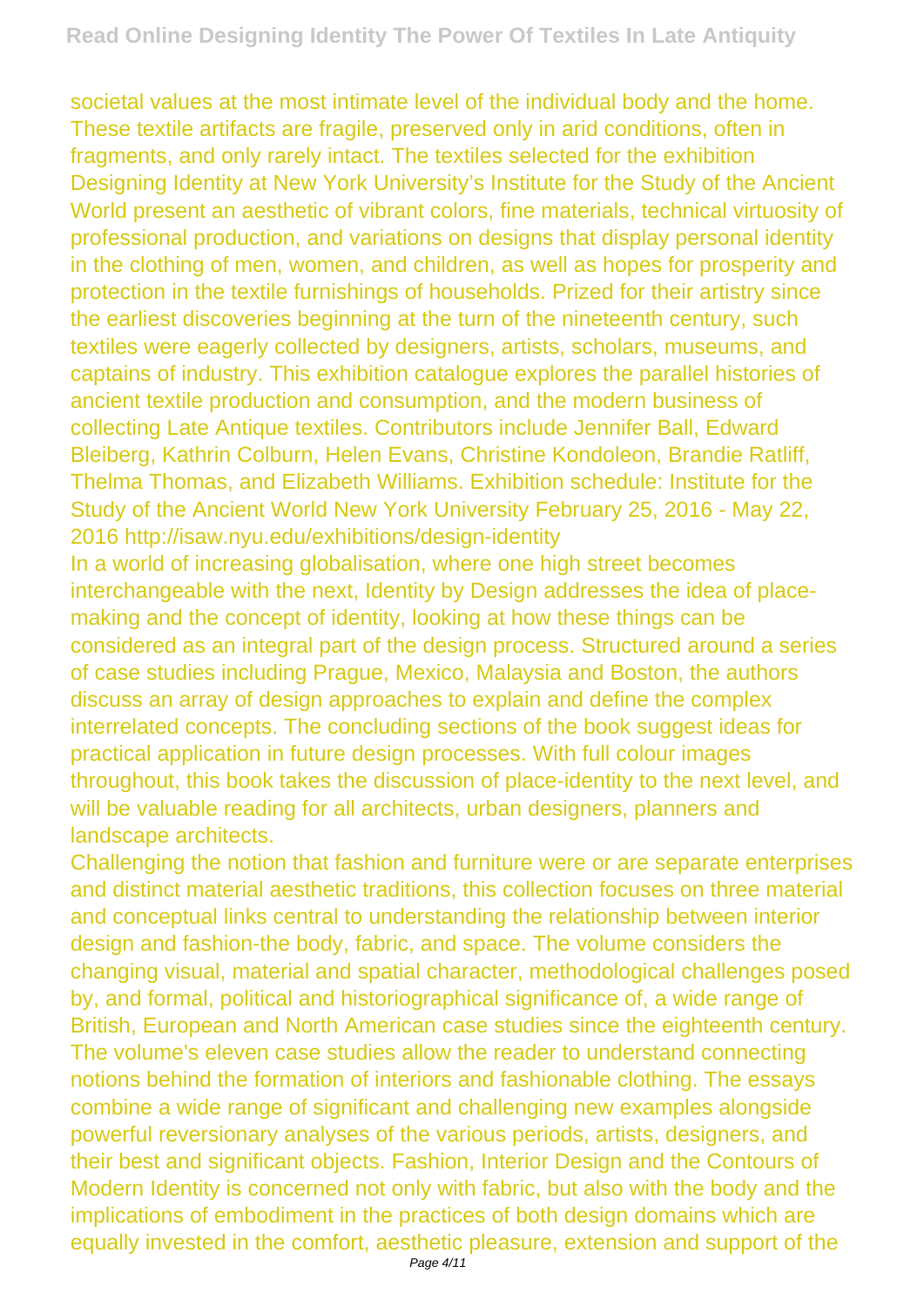body in different and yet seemingly identical ways.

Whether you're the project manager for your company's rebrand, or you need to educate your staff or your students about brand fundamentals, Designing Brand Identity is the quintessential resource. From research to brand strategy to design execution, launch, and governance, Designing Brand Identity is a compendium of tools for branding success and best practices for inspiration. 3 sections: brand fundamentals, process basics, and case studies. Over 100 branding subjects, checklists, tools, and diagrams. 50 case studies that describe goals, process, strategy, solution, and results. Over 700 illustrations of brand touchpoints. More than 400 quotes from branding experts, CEOs, and design gurus. "Designing Brand Identity is a comprehensive, pragmatic, and easy-to-understand resource for all brand builders—global and local. It's an essential reference for implementing an entire brand system." - Carlos Martinez Onaindia, Global Brand Studio Leader, Deloitte "Alina Wheeler explains better than anyone else what identity design is and how it functions. There's a reason this is the 5th edition of this classic." - Paula Scher, Partner, Pentagram "Designing Brand Identity is the book that first taught me how to build brands. For the past decade, it's been my blueprint for using design to impact people, culture, and business." - Alex Center, Design Director, The Coca-Cola Company "Alina Wheeler's book has helped so many people face the daunting challenge of defining their brand." - Andrew Ceccon, Executive Director, Marketing, FS Investments "If branding was a religion, Alina Wheeler would be its goddess, and Designing Brand Identity its bible." - Olka Kazmierczak, Founder, Pop Up Grupa "The 5th edition of Designing Brand Identity is the Holy Grail. This book is the professional gift you have always wanted." - Jennifer Francis, Director of Marketing, Communications, and Visitor Experience, Louvre Abu Dhabi

Identity management is the concept of providing a unifying interface to manage all aspects related to individuals and their interactions with the business. It is the process that enables business initiatives by efficiently managing the user life cycle (including identity/resource provisioning for people (users)), and by integrating it into the required business processes. Identity management encompasses all the data and processes related to the representation of an individual involved in electronic transactions. This IBM® Redbooks® publication provides an approach for designing an identity management solution with IBM Tivoli® Identity Manager Version 5.1. Starting from the high-level, organizational viewpoint, we show how to define user registration and maintenance processes using the self-registration and self-care interfaces as well as the delegated administration capabilities. Using the integrated workflow, we automate the submission/approval processes for identity management requests, and with the automated user provisioning, we take workflow output and automatically implement the administrative requests on the environment with no administrative intervention. This book is a valuable resource for security administrators and architects who wish to understand and implement a centralized identity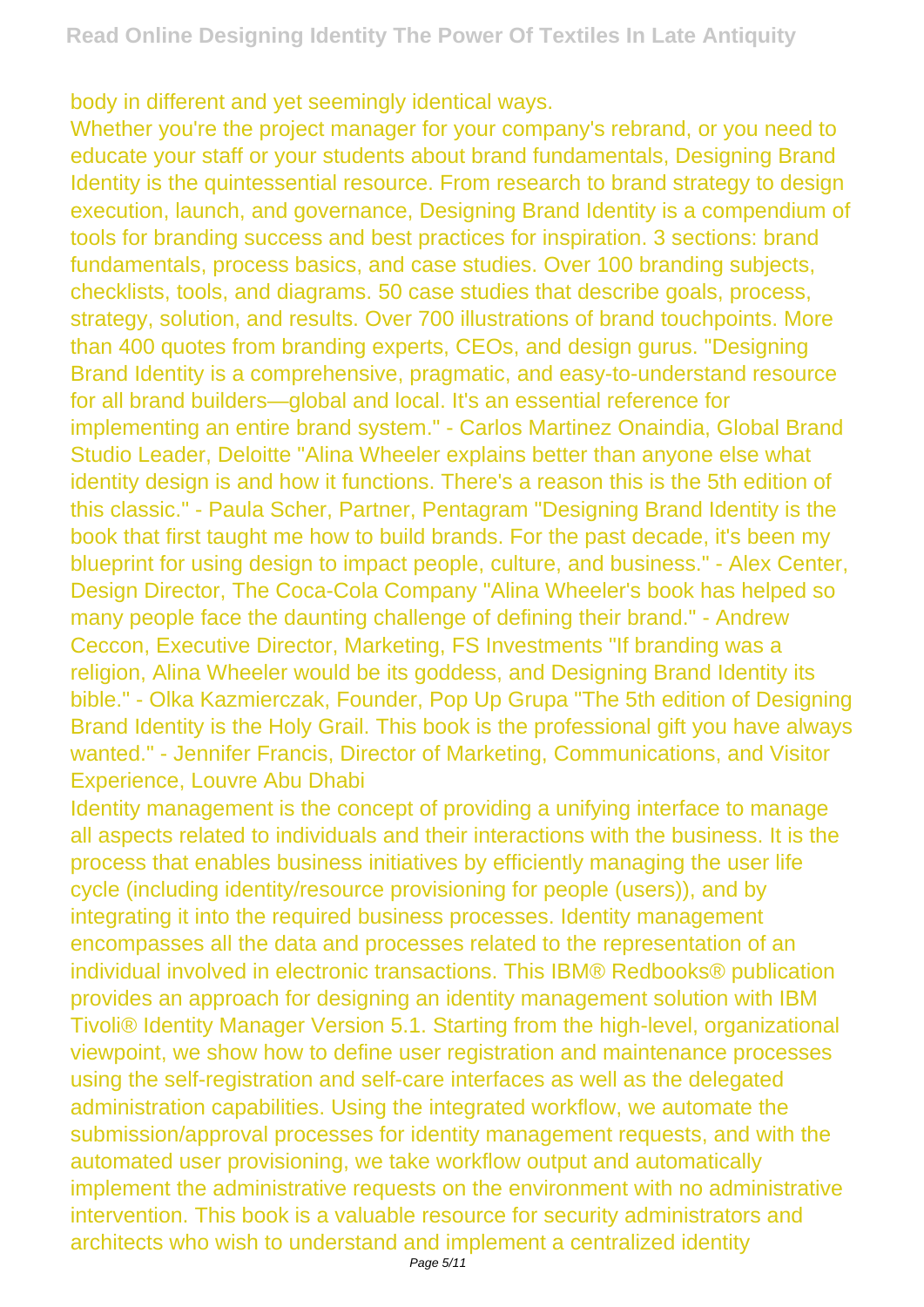management and security infrastructure.

How to land, work with & retain large clients from a designer's perspective. Hundreds of images illustrate successful effective branding campaigns. The devastation of World War II left the Yugoslavian capital of Belgrade in ruins. Communist Party leader Josip Broz Tito saw this as a golden opportunity to recreate the city through his own vision of socialism. In Designing Tito's Capital, Brigitte Le Normand analyzes the unprecedented planning process called for by the new leader, and the determination of planners to create an urban environment that would benefit all citizens. Led first by architect Nikola Dobrovic and later by Miloš Somborski, planners blended the predominant school of European modernism and the socialist principles of efficient construction and space usage to produce a model for housing, green space, and working environments for the masses. A major influence was modernist Le Corbusier and his Athens Charter published in 1943, which called for the total reconstruction of European cities, transforming them into compact and verdant vertical cities unfettered by slumlords, private interests, and traffic congestion. As Yugoslavia transitioned toward self-management and market socialism, the functionalist district of New Belgrade and its modern living were lauded as the model city of socialist man. The glow of the utopian ideal would fade by the 1960s, when market socialism had raised expectations for living standards and the government was eager for inhabitants to finance their own housing. By 1972, a new master plan emerged under Aleksandar Ðordevic, fashioned with the assistance of American experts. Espousing current theories about systems and rational process planning and using cutting edge computer technology, the new plan left behind the dream for a functionalist Belgrade and instead focused on managing growth trends. While the public resisted aspects of the new planning approach that seemed contrary to socialist values, it embraced the idea of a decentralized city connected by mass transit. Through extensive archival research and personal interviews with participants in the planning process, Le Normand's comprehensive study documents the evolution of 'New Belgrade' and its adoption and ultimate rejection of modernist principles, while also situating it within larger continental and global contexts of politics, economics, and urban planning.

This chronologically arranged set of case studies looks at how interior design has constantly redefined itself as a manifestation of culture, from the eighteenth-century to the present day. The book looks at the amateur activities of female "home makers" in search of creative outlets and married couples seeking to modernize their homes as well as the contributions of early professional (female) "interior decorators," and later, (male) "interior designers." It also considers the more anonymous role of commercial enterprises, such as hairdressing salons, cruise ships or modern offices. Issues relating to interiority, gender, and the relationship of the public sphere are also considered opening up a new level of design historical enquiry. "In an era of globalization, where the progressive deterioration of local values is a dominating characteristic, identity is seen as a fundamental need that encompasses all aspects of human life. One of these identities relates to place and the physical en"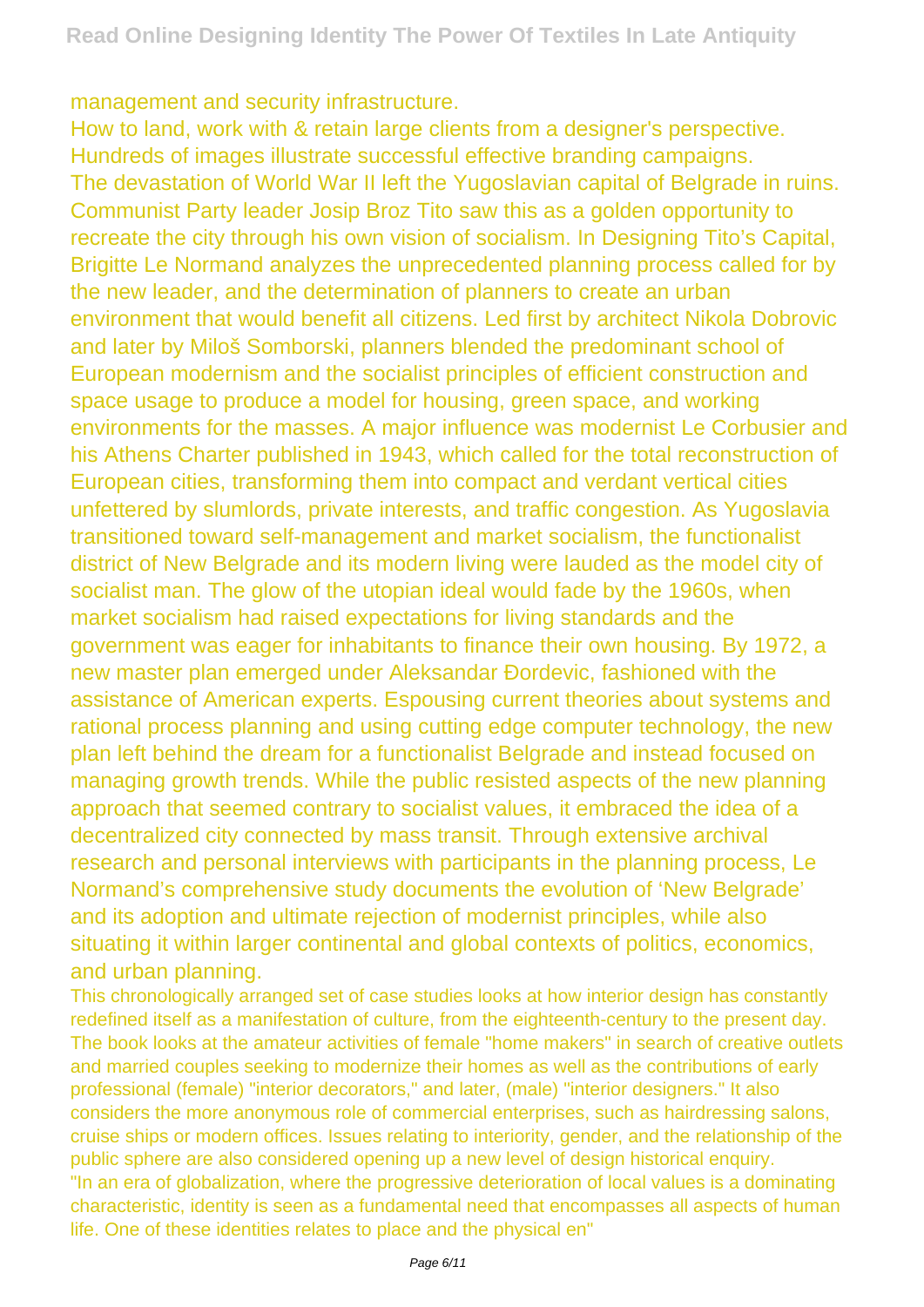Designing IdentityThe Power of Textiles in Late AntiquityPrinceton University Press This book constitutes the thoroughly refereed post-conference proceedings of the 7th IFIP WG 9.2, 9.6/11.7, 11.4, 11.6 International Summer School, held in Trento, Italy, in September 2011. The 20 revised papers were carefully selected from numerous submissions during two rounds of reviewing. The book also contains two invited talks. The papers are organized in topical sections on privacy metrics and comparison, policies, privacy transparency in the age of cloud computing, privacy for mobile applications, consumer privacy, privacy for online communities, privacy for eHealth and eID applications, privacy attacks and problems, and ethics.

If you're not happy most of the time it's not because you don't have what you want, it's because you don't know who you are. Identity Design is the research-driven guide to powerful and generous living. If you want more meaning in your life, you need to answer this question: Who do you want to be? Written by Judge Frank, a juvenile Court judge in Detroit who has spent years transforming the lives of young people facing extreme challenges, this is a personal manual for identity design

Graphic Design Solutions is the most comprehensive, how-to reference on graphic design and typography. Covering print and interactive media, this book examines conceiving, visualizing and composing solutions to design problems, such as branding, logos, web design, posters, book covers, advertising, and more. Excellent illustrations of historical, modern and contemporary design are integrated throughout. The Fifth Edition includes expanded and updated coverage of screen media, including mobile, tablet, desktop web, and motion as well as new interviews, showcases, and case studies; new diagrams and illustrations; a broader investigation of creativity and concept generation; visualization and color; and an updated timeline. Accompanying this edition, CourseMate with eBook brings concepts to life with projects, videos of designers in the field, and portfolio-building tools. Additional online-only chapters—Chapters 14 through 16--are available in PDF format on the student and instructor resource sites for this title, accessed via CengageBrain.com; search for this book, then click on the "Free Materials" tab. Important Notice: Media content referenced within the product description or the product text may not be available in the ebook version.

The power of knowing who you are The world is rapidly changing and our beliefs are being challenged. Many of us are uncomfortable with the political, religious, and social changes taking place. This book offers a new approach to establishing a clear, resilient identity and enjoying a more positive, meaningful life. Irina Nevzlin's life experience and entrepreneurial background have led her to develop the understanding that our global world has made us all immigrants to some extent. This unique book offers a fresh perspective on how each of us can adapt with more ease to our ever-changing, complex world. This book answers the following questions: Why have previous definitions, systems, and identities become invalid? What does it mean to know who you are and where you belong? Why is it important to know who you are? What new skills do you need to thrive in this world? Who has these skills and why? How can you acquire those skills? Why the future is something to look forward to?

Every city has its unique and valuable identity, this identity is revealed through its physical and visual form, it is seen through the eyes of its residents and users. The city develops over time, and its identity evolves with it. Reflecting the rapid and constant changes the city is subjected to, Architecture and Arts, is the embodiment of the cultural, historical, and economical characteristics of the city. This conference was dedicated to the investigation of the different new approaches developed in Architecture and Contemporary arts. It has focused on the basis of urban life and identities. This volume provides discussions on the examples and tendencies in dealing with urban identities as well as the transformation of cities and urban cultures mentioned in terms of their form, identity, and their current art. Contemporary art, when subjected to experiments, continues to be produced in various directions, to be consumed and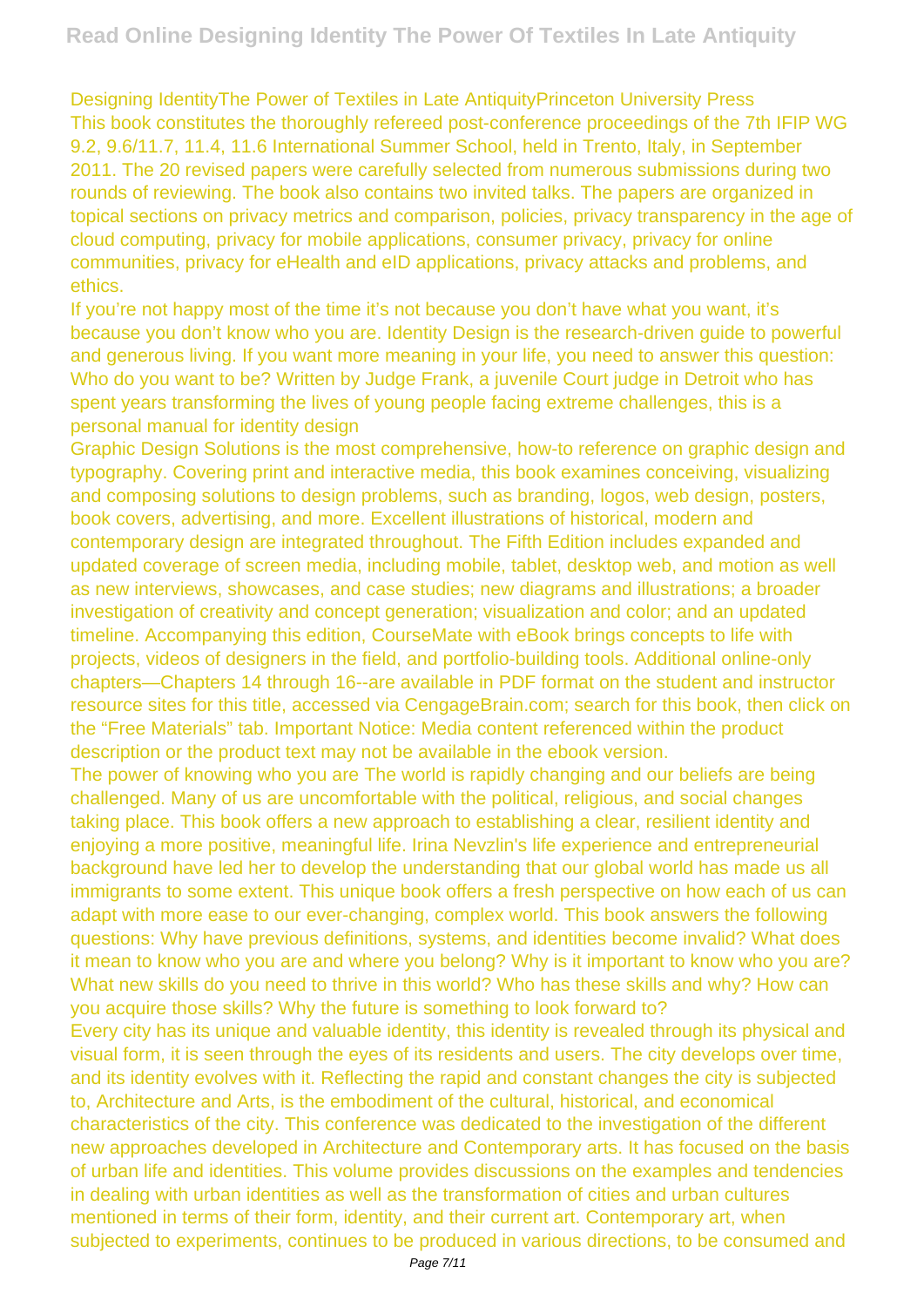to put forward new ideas. Art continuously renews itself, from new materials to different means of communication, from interactive works to computer games, from new approaches to perceptional paradigms and problems of city and nature of the millennium.

D\_TEX presents itself as a starting point at a crossroads of ideas and debates around the complex universe of Textile Design in all its forms, manifestations and dimensions. The textile universe, allied to mankind since its beginnings, is increasingly far from being an area of exhausted possibilities, each moment proposing important innovations that need a presentation, discussion and maturation space that is comprehensive and above all inter- and transdisciplinary. Presently, the disciplinary areas where the textile area is present are increasing and important, such as fashion, home textiles, technical clothing and accessories, but also construction and health, among others, and can provide new possibilities and different disciplinary areas and allowing the production of new knowledge. D\_TEX proposes to join the thinking of design, with technologies, tradition, techniques, and related areas, in a single space where ideas are combined with the technique and with the projectual and research capacity, thus providing for the creation of concepts, opinions, associations of ideas, links and connections that allow the conception of ideas, products and services. The interdisciplinary nature of design is a reality that fully reaches the textile material in its essence and its practical application, through the synergy and contamination by the different interventions that make up the multidisciplinary teams of research. The generic theme of D\_TEX Textile Design Conference 2017, held at Lisbon School of Architecture of the University of Lisbon, Portugal on November 2-4, 2017, is Design the Future, starting from the crossroads of ideas and debates, a new starting point for the exploration of textile materials, their identities and innovations in all their dimensions.

This important study introduces the key theories of national identity, and relates them to the broad fields of product, graphic and fashion design. Javier Gimeno-Martinez approaches the inter-relationship between national identity and cultural production from two perspectives: the distinctive characteristics of a nation's output, and the consumption of design products within a country as a means of generating a national design landscape. Using case studies ranging from stamps in nineteenth century Russian-occupied Finland, to Coca-Cola as an 'American' drink in modern Trinidad and Tobago, he addresses concepts of essentialism, constructivism, geography and multiculturality, and considers the works of key theorists, including Benedict Anderson, Eric Hobsbawm and Doreen Massey. This illuminating book offers the first comprehensive account of how national identity and cultural policy have shaped design, while suggesting that traditional formations of the 'national' are increasingly unsustainable in an age of globalisation, migration and cultural diversity. Javier Gimeno-Martinez is Lecturer in Design Cultures at the VU University Amsterdam, The Netherlands.

Online and virtual learning has developed into an essential aspect of learning technologies. A transdisciplinary perspective is needed to evaluate the interplay between social awareness and online virtual environments. Recent Advances in Applying Identity and Society Awareness to Virtual Learning is a critical academic publication that provides a robust examination of the social aspects of virtual learning by providing groundbreaking research on the use of 3D design thinking and cognitive apprenticeship in virtual learning spaces for team science, transdisciplinarity, idea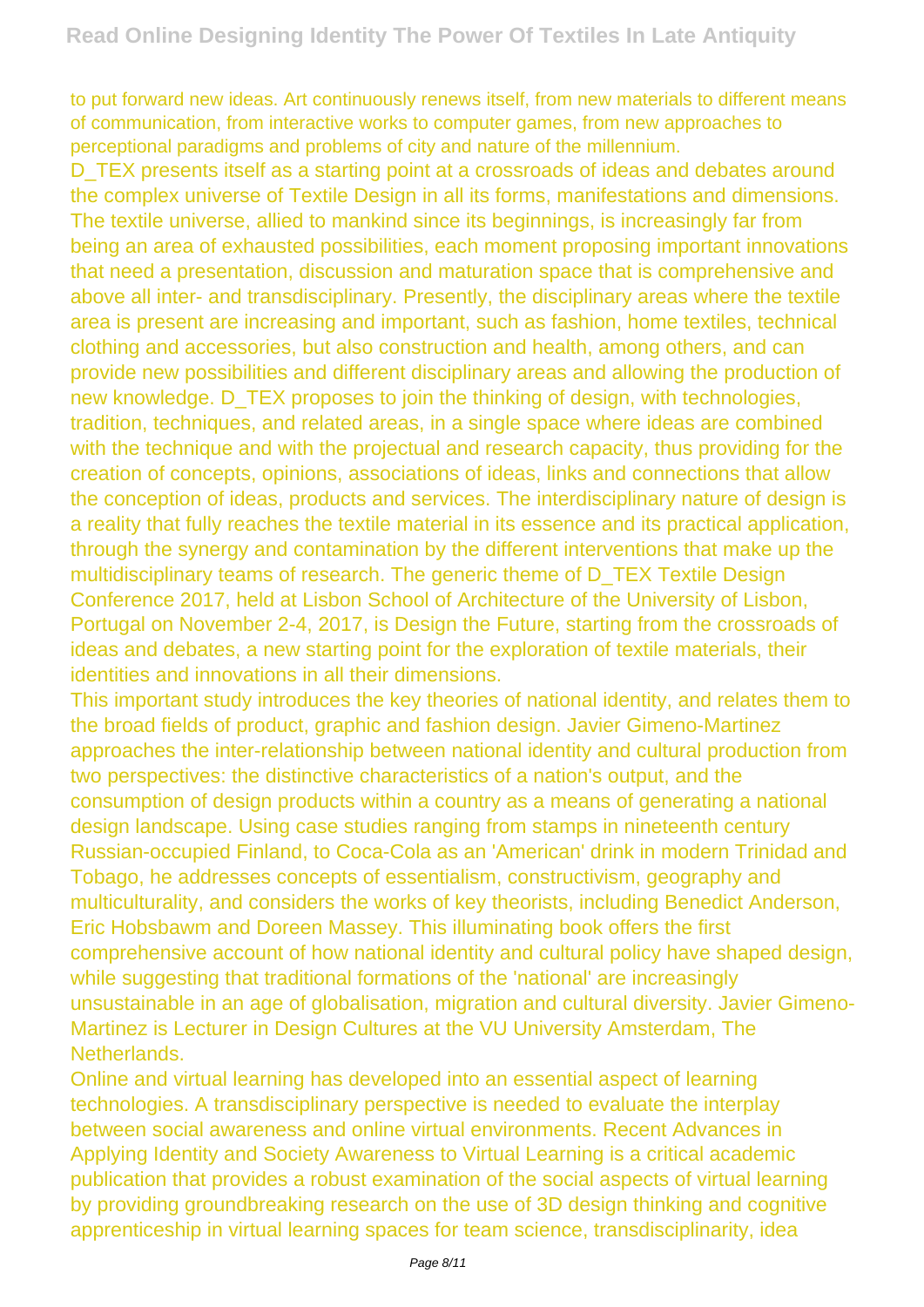incubation, and curation. It also identifies new patterns, methods, and practices for virtual learning using enhanced educational technology that leverages artificial intelligence, cloud computing, and the Internet of Things (IoT) to integrate 3D immersive environments, augmented reality, games, simulations, and wearable technology, while also evaluating the impact of culture, community, and society on lifelong learning and self-determinism to address critical problems in education, such as STEM. Focusing on a broad range of topics including learning spaces, cloud computing, and organizational strategy, this publication is ideal for professionals, researchers, educators, and administrators.

Creating a brand identity is a fascinating and complex challenge for the graphic designer. It requires practical design skills and creative drive as well as an understanding of marketing and consumer behaviour. This practical handbook is a comprehensive introduction to this multifaceted process. Exercises and examples highlight the key activities undertaken by designers to create a successful brand identity, including defining the audience, analyzing competitors, creating mood boards, naming brands, designing logos, presenting to clients, rebranding and launching the new identity. Case studies throughout the book are illustrated with brand identities from around the world, including a diverse range of industries – digital media, fashion, advertising, product design, packaging, retail and more.

Steven DuPuis provides readers with a thoughtful packaging primer that covers the challenges of designing packaging for a competitive market in a very hardworking and relevant way. He addresses all aspects of the creative process, including choosing a package format, colours and materials, and final finishes.

How can we design places that fulfill urgent needs of the community, achieve environmental justice, and inspire long-term stewardship? By bringing community members to the table with designers to collectively create vibrant, important places in cities and neighborhoods. For decades, participatory design practices have helped enliven neighborhoods and promote cultural understanding. Yet, many designers still rely on the same techniques that were developed in the 1950s and 60s. These approaches offer predictability, but hold waning promise for addressing current and future design challenges. Design as Democracy is written to reinvigorate democratic design, providing inspiration, techniques, and case stories for a wide range of contexts. Edited by six leading practitioners and academics in the field of participatory design, with nearly 50 contributors from around the world, it offers fresh insights for creating meaningful dialogue between designers and communities and for transforming places with justice and democracy in mind.

This book constitutes the thoroughly refereed post conference proceedings of the 5th IFIP WG 9.2, 9.6/11.7, 11.4, 11.6/PrimeLife International Summer School, held in Nice, France, in September 2009. The 25 revised papers were carefully selected from numerous submissions during two rounds of reviewing. They are organized in topical sections on lifelong privacy, privacy for social network sites and collaborative systems, privacy for e-government applications, privacy and identity management for e-health and ambient assisted living applications, anonymisation and privacy-enhancing technologies, identity management and multilateral security, and usability, awareness and transparency tools.

Virtual worlds and other virtual environments offer an adaptable context for applied and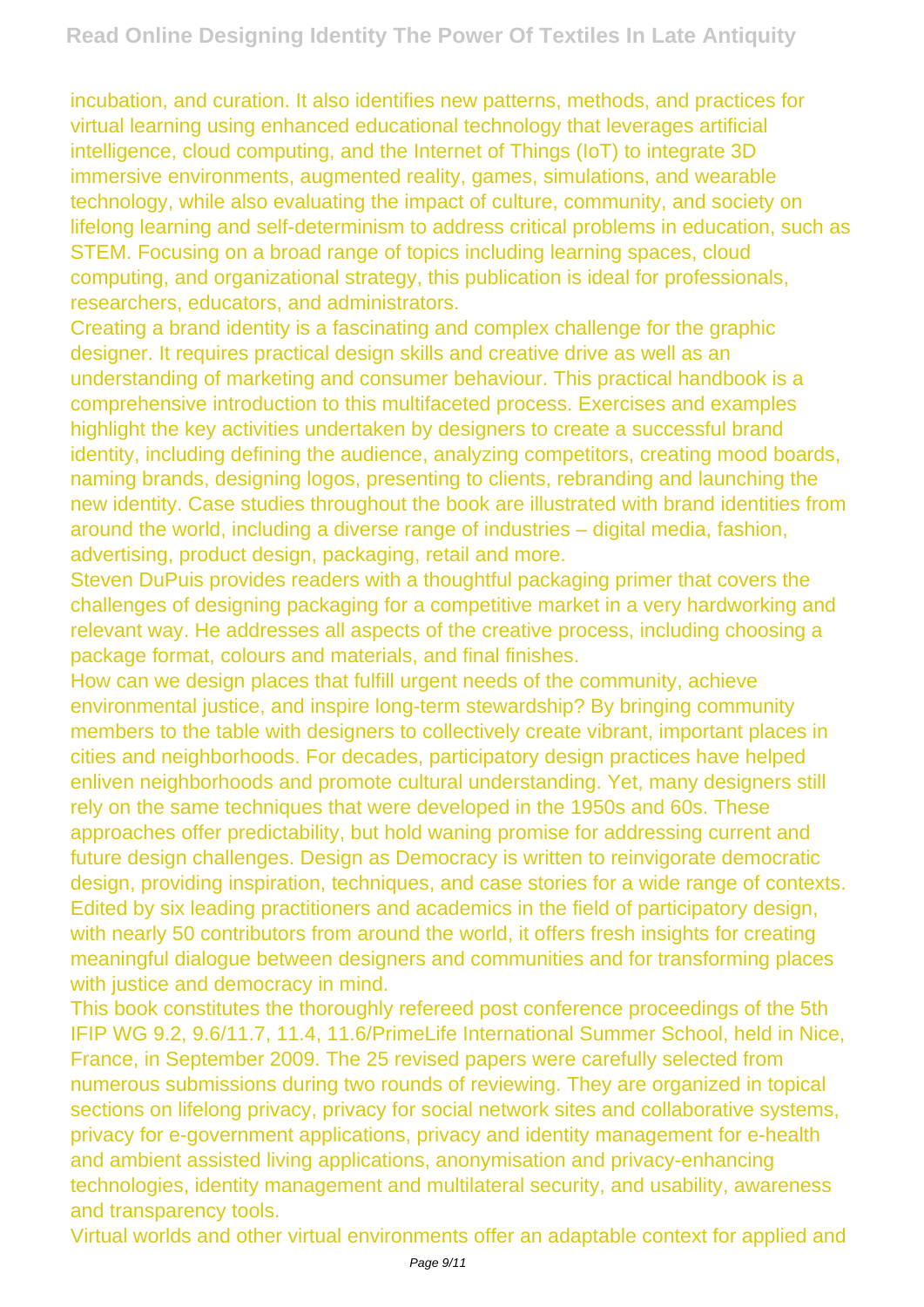situated learning experiences. In this book, educators, instructional designers, librarians, administrators and scholars reflect on how to leverage constructivist, authentic, collaborative and complex interactive educational experiences through the use of these multisensory environments.

This book addresses two major issues in natural resource management and political ecology: the complex conflicting relationship between communities managing water on the ground and national/global policy-making institutions and elites; and how grassroots defend against encroachment, question the self-evidence of State-/market-based water governance, and confront coercive and participatory boundary policing ('normal' vs. 'abnormal'). The book examines grassroots building of multi-layered water-rights territories, and State, market and expert networks' vigorous efforts to reshape these water societies in their own image – seizing resources and/or aligning users, identities and rights systems within dominant frameworks. Distributive and cultural politics entwine. It is shown that attempts to modernize and normalize users through universalized water culture, 'rational water use' and de-politicized interventions deepen water security problems rather than alleviating them. However, social struggles negotiate and enforce water rights. User collectives challenge imposed water rights and identities, constructing new ones to strategically acquire water control autonomy and remoralize their waterscapes. The author shows that battles for material control include the right to culturally define and politically organize water rights and territories. Andean illustrations from Peru, Ecuador, Bolivia and Chile, from peasant-indigenous life stories to international policymaking, highlight open and subsurface hydro-social networks. They reveal how water justice struggles are political projects against indifference, and that engaging in re-distributive policies and defying 'truth politics,' extends context-particular water rights definitions and governance forms.

A vast collection of identity projects broken down into three section: corporate identities, online identities and identity redesign projects. Corporate design projects are some of the most lucrative and highly sought after graphic design projects available. This section explores the important role graphic design plays as part of a strategy for big business success and offers designers business-smart information on how to land, work with and keep large corporate clients - no matter what the size of the design firm. up. Top designers share their processes in creating these corporate identities - from initial client meetings and planning, through logo and brand development, to a wide variety of identity applications - including the electronic realm. Text highlights the strengths of each project and how the graphic design process and approach made for business success as well as tips on the best ways to attract land and work with corporate clients (and garner return business). working with online companies seeking to create and sustain online brands or with established companies struggling to migrate alreadyknown and trusted brands to the web. increasingly e-business. What makes an on-line brand strong? What are the potential pitfalls and untapped power sources for designers of online brands? How do you translate an existing brand to the world of the Internet? This section gets to the bottom of the secrets of brand design and explores the graphic techniques that help make on-line brands strong. By focusing on on-line identity and how it contributes to the success of the e-brand. Each case study is illustrated with the on-line logo, off-line logo (if applicable) and screen shots of the website. There may also be sketches or other materials illustrating the brand. signature. How do top firms redesign this graphic signature without losing ground? This section offers readers a state-of-the industry look at identity programs that modernize, reposition, define and spell renewed success. using before and after examples, false starts, sketches, processes and finished work from South Africa, Mexico, Hong Kong, England, Korea, Italy, Norway, China and the United States.

It's the last studio before professional school, and the pressure is on... Representing the synthesis of our first year of architecture school and our shared identity as designers. Studio Page 10/11